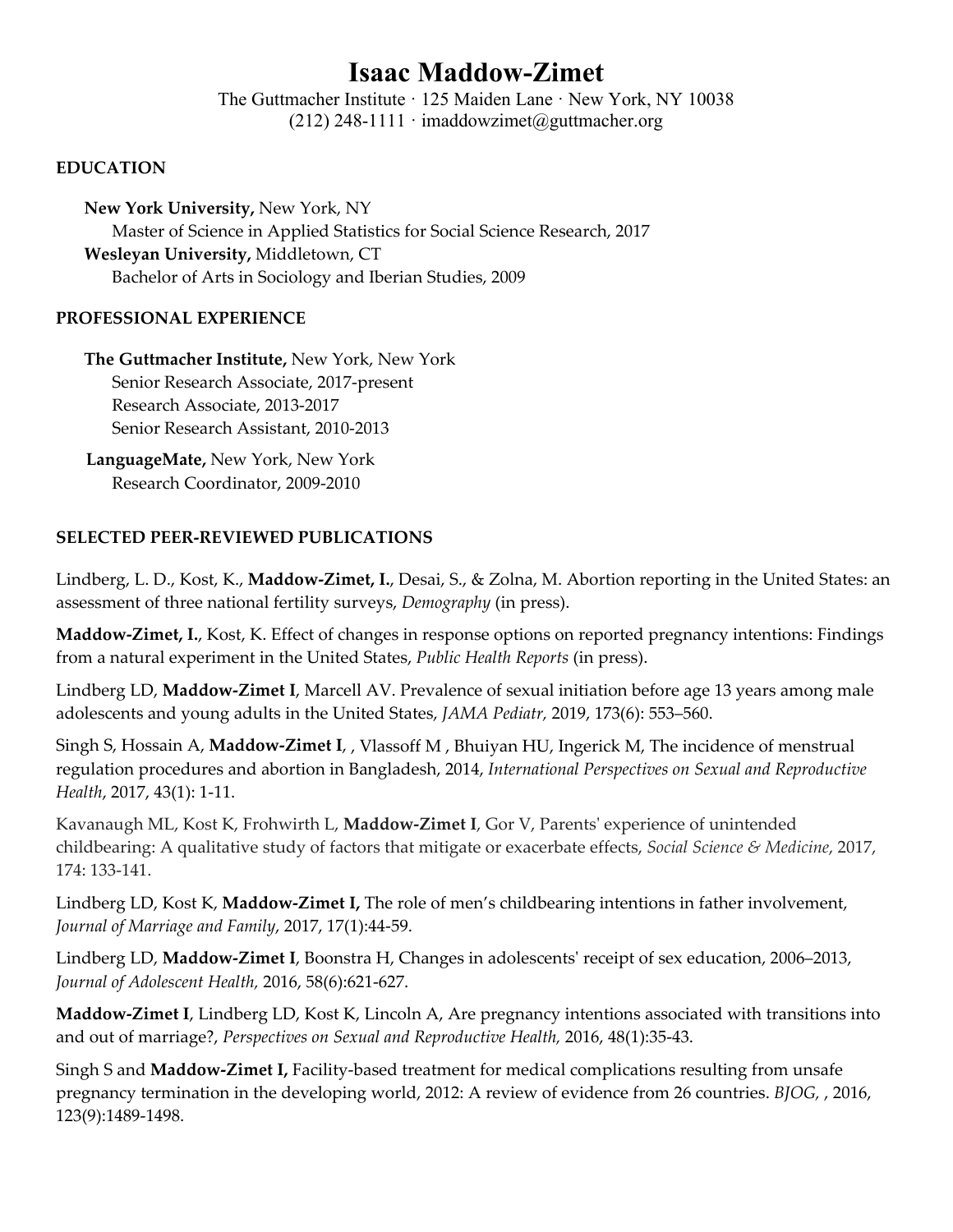Lindberg LD, **Maddow‐Zimet I**, Kost K, Lincoln A, Pregnancy intentions and maternal and child health: an analysis of longitudinal data in Oklahoma, *Maternal and Child Health Journal,* 2015, 19(5): 1087‐1096.

Prada E, **Maddow‐Zimet I**, Juárez F, The cost of postabortion care and legal abortion in Colombia, *International Perspectives on Sexual and Reproductive Health*, 2013, 39(3):114‐123.

Singh S, Hossain A, **Maddow‐Zimet I**, Bhuiyan HU, Vlassoff M, Hussain R, The incidence of menstrual regulation procedures and abortion in Bangladesh, 2010, *International Perspectives on Sexual and Reproductive Health,* 2012, 38(3):122–132

Lindberg LD and **Maddow‐Zimet I**, Consequences of sex education on teen and young adult sexual behaviors and outcomes. *Journal of Adolescent Health*, 2012, 51(4), 332‐338

Lindberg LD and **Maddow‐Zimet I**, Monitoring trends in sex education and information, *Journal of Adolescent Health,* 2011, 48(2 Supplement):S105‐S106.

## **GUTTMACHER REPORTS**

Kost K, **Maddow‐Zimet I** and Kochhar S, Pregnancy Desires and Pregnancies at the State Level: Estimates for 2014, New York: Guttmacher Institute, 2018.

Kost K, **Maddow‐Zimet I**, Arpaia A, Pregnancies, Births and Abortions Among Adolescents and Young Women in the United States, 2013: National and State Trends by Age, Race and Ethnicity, New York: Guttmacher Institute, 2017.

Hossain A, **Maddow‐Zimet I**, Ingerick M, Bhuiyan HU, Vlassoff M, Singh S, Access to and Quality of Menstrual Regulation and Postabortion Care in Bangladesh: Evidence from a Survey of Health Facilities, 2014, New York: Guttmacher Institute, 2017.

Kost K and **Maddow‐Zimet I**, U.S. Teenage Pregnancies, Births and Abortions, 2011: National Trends by Age, Race and Ethnicity, New York: Guttmacher Institute, 2016.

Kost K and **Maddow‐Zimet I**, U.S. Teenage Pregnancies, Births and Abortions, 2011: State Trends by Age, Race and Ethnicity, New York: Guttmacher Institute, 2016.

Juárez F, Singh S, **Maddow‐Zimet I**, Wulf D, Unintended Pregnancy and Induced Abortion in Mexico: Causes and Consequences, New York: Guttmacher Institute, 2013.

Hossain A, **Maddow‐Zimet I**, Singh S, Remez L, Menstrual regulation, unsafe abortion and maternal health in Bangladesh*, In Brief*, New York: Guttmacher Institute, 2012, No. 3

Vlassoff M, Hossain A, **Maddow‐Zimet I**, Singh S, Bhutan HU, Menstrual Regulation and Postabortion Care in Bangladesh: Factors Associated with Access to and Quality of Services, New York: Guttmacher Institute, 2012.

## **SELECTED CONFERENCE PRESENTATIONS**

**Maddow‐Zimet I**, Kost K, Effects of question changes on reported pregnancy intentions: Findings from a natural experiment in the United States. Paper presented at the annual meeting of the Population Association of America, April 27<sup>th</sup>, 2018.

**Maddow‐Zimet I**, Lindberg LD, Kost K, Lincoln A, When does baby make three? The influence of pregnancy intentions on marital transitions. Paper presented at the annual meeting of the Population Association of America, May 1<sup>st</sup>, 2015.